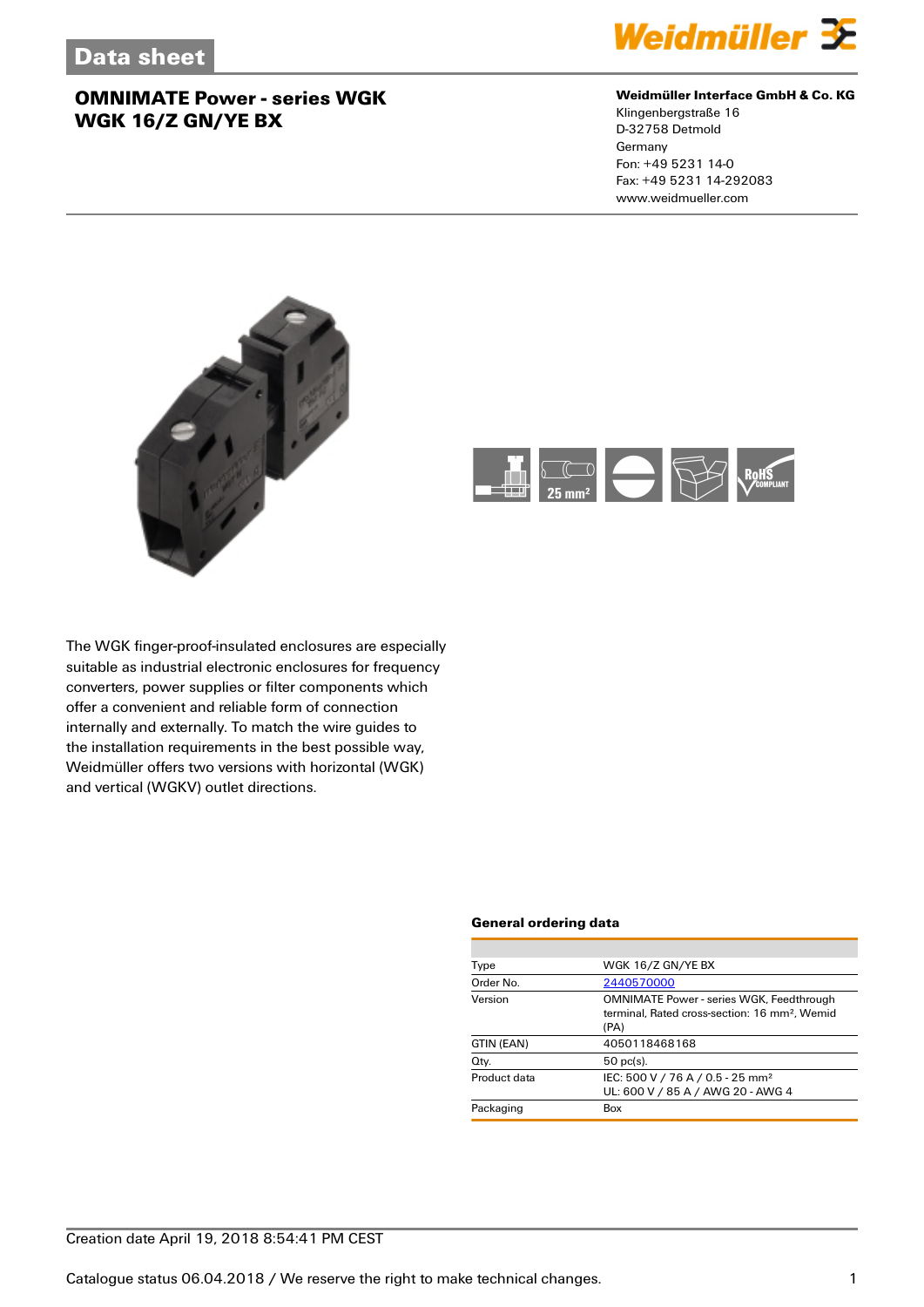# **Technical data**

## **Dimensions and weights**

| Net weight                                                                   | 33.76 g                               |                                                                   |                   |
|------------------------------------------------------------------------------|---------------------------------------|-------------------------------------------------------------------|-------------------|
| <b>System parameters</b>                                                     |                                       |                                                                   |                   |
|                                                                              |                                       |                                                                   |                   |
| Product family                                                               | <b>OMNIMATE Power - series</b><br>WGK | Wire connection method                                            | Screw connection  |
| Conductor outlet direction                                                   | $180^\circ$                           | Fitted by customer                                                | Yes               |
| Screwdriver blade                                                            | $1.0 \times 5.5$                      | Tightening torque, min.                                           | 2 Nm              |
| Tightening torque, max.                                                      | $2.3$ Nm                              | Clamping screw                                                    | M 5               |
| Stripping length                                                             | $16 \text{ mm}$                       | Touch-safe protection acc. to DIN VDE<br>0470                     | <b>IP 20</b>      |
| Material data                                                                |                                       |                                                                   |                   |
|                                                                              |                                       |                                                                   |                   |
| Insulating material                                                          | Wemid (PA)                            | Colour                                                            | green / yellow    |
| Colour chart (similar)                                                       | Not specified                         | UL 94 flammability rating                                         | $V-0$             |
| Contact material                                                             | E-Cu                                  | Contact surface                                                   | tinned            |
| Storage temperature, min.                                                    | $-25^{\circ}C$                        | Storage temperature, max.                                         | 55 °C             |
| Max. relative humidity during storage                                        | 80%                                   | Operating temperature, min.                                       | -50 $\degree$ C   |
| Operating temperature, max.                                                  | 120 °C                                | Temperature range, installation, min.                             | $-25$ °C          |
| Temperature range, installation, max.                                        | 120 °C                                |                                                                   |                   |
| <b>Conductors suitable for connection</b>                                    |                                       |                                                                   |                   |
|                                                                              |                                       |                                                                   |                   |
| Clamping range, min.                                                         | $0.5$ mm <sup>2</sup>                 | Clamping range, max.                                              | $25 \text{ mm}^2$ |
| Wire connection cross section AWG,                                           |                                       | Wire connection cross section AWG,                                |                   |
| min.                                                                         | <b>AWG 20</b>                         | max.                                                              | AWG 4             |
| Solid, min. H05(07) V-U                                                      | $0.5$ mm <sup>2</sup>                 | Solid, max. H05(07) V-U                                           | $16 \text{ mm}^2$ |
| Stranded, min. H07V-R                                                        | $10 \text{ mm}^2$                     | Stranded, max. H07V-R                                             | $25 \text{ mm}^2$ |
| Flexible, min. H05(07) V-K                                                   | $0.5$ mm <sup>2</sup>                 | Flexible, max. H05(07) V-K                                        | $16 \text{ mm}^2$ |
| w. wire end ferrule, DIN 46228 pt 1, min                                     | $0.5$ mm <sup>2</sup>                 | w. wire end ferrule, DIN 46228 pt 1,<br>max.                      | $16 \text{ mm}^2$ |
| <b>Rated data acc. to IEC</b>                                                |                                       |                                                                   |                   |
|                                                                              |                                       |                                                                   |                   |
| tested acc. to standard                                                      | IEC 60664-1, IEC 61984                | Rated current, min. no. of poles<br>(Tu=20°C)                     | 76 A              |
| Rated current, max. no. of poles<br>(Tu=20°C)                                | 76 A                                  | Rated voltage for surge voltage class /<br>pollution degree III/3 | 500 V             |
| Rated impulse voltage for surge voltage<br>class/ contamination degree III/3 | 6 kV                                  |                                                                   |                   |
| <b>Rated data acc. to CSA</b>                                                |                                       |                                                                   |                   |
|                                                                              |                                       |                                                                   |                   |
| Rated voltage (Use group B)                                                  | 600 V                                 | Rated voltage (Use group C)                                       | 600 V             |
| Rated current (use group B)                                                  | 85 A                                  | Rated current (use group C)                                       | 85 A              |
| Wire cross-section, AWG, min.                                                | <b>AWG 20</b>                         | Wire cross-section, AWG, max.                                     | AWG 4             |



## **Weidmüller Interface GmbH & Co. KG**

Klingenbergstraße 16 D-32758 Detmold Germany Fon: +49 5231 14-0 Fax: +49 5231 14-292083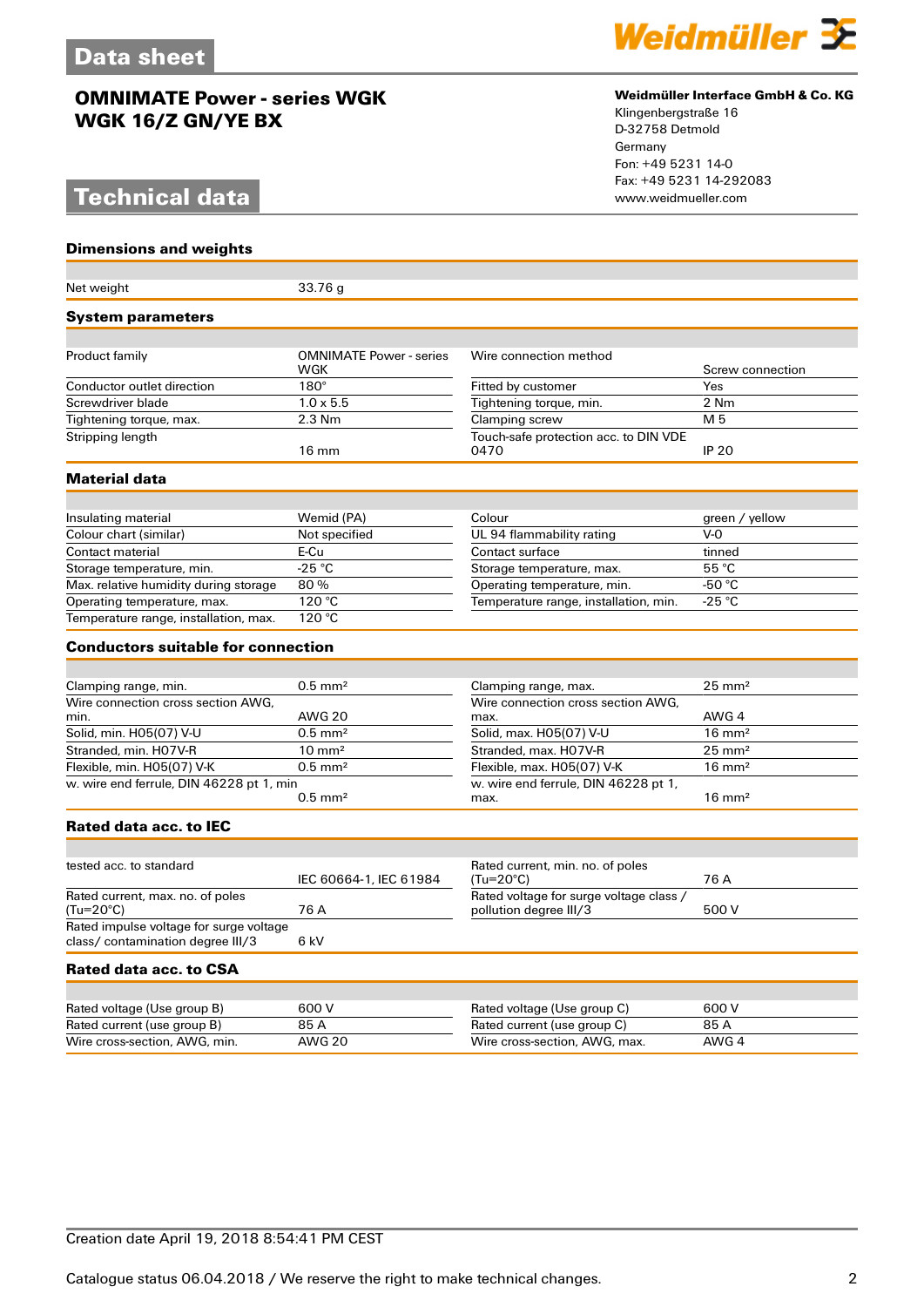# **Technical data**

**Rated data acc. to UL 1059**



## **Weidmüller Interface GmbH & Co. KG**

Klingenbergstraße 16 D-32758 Detmold Germany Fon: +49 5231 14-0 Fax: +49 5231 14-292083

| Institute (cURus)                                                                                                                                                                  |                                                                                                                                                                                                                                        | Certificate No. (cURus)                                                                                   |             |  |  |
|------------------------------------------------------------------------------------------------------------------------------------------------------------------------------------|----------------------------------------------------------------------------------------------------------------------------------------------------------------------------------------------------------------------------------------|-----------------------------------------------------------------------------------------------------------|-------------|--|--|
|                                                                                                                                                                                    |                                                                                                                                                                                                                                        |                                                                                                           |             |  |  |
|                                                                                                                                                                                    |                                                                                                                                                                                                                                        |                                                                                                           | E60693      |  |  |
| Rated voltage (use group B)                                                                                                                                                        | 600 V                                                                                                                                                                                                                                  | Rated voltage (use group C)                                                                               | 600 V       |  |  |
| Rated current (use group B)                                                                                                                                                        | 85 A                                                                                                                                                                                                                                   | Rated current (use group C)                                                                               | 85 A        |  |  |
| Wire cross-section, AWG, min.                                                                                                                                                      | <b>AWG 20</b>                                                                                                                                                                                                                          | Wire cross-section, AWG, max.                                                                             | AWG 4       |  |  |
| Reference to approval values                                                                                                                                                       | Specifications are                                                                                                                                                                                                                     |                                                                                                           |             |  |  |
|                                                                                                                                                                                    | maximum values, details -<br>see approval certificate.                                                                                                                                                                                 |                                                                                                           |             |  |  |
| <b>Classifications</b>                                                                                                                                                             |                                                                                                                                                                                                                                        |                                                                                                           |             |  |  |
|                                                                                                                                                                                    |                                                                                                                                                                                                                                        |                                                                                                           |             |  |  |
| ETIM 6.0                                                                                                                                                                           | EC001283                                                                                                                                                                                                                               | eClass 6.2                                                                                                | 27-14-11-34 |  |  |
| eClass 9.1                                                                                                                                                                         | 27-14-11-34                                                                                                                                                                                                                            |                                                                                                           |             |  |  |
| <b>Notes</b>                                                                                                                                                                       |                                                                                                                                                                                                                                        |                                                                                                           |             |  |  |
|                                                                                                                                                                                    |                                                                                                                                                                                                                                        |                                                                                                           |             |  |  |
| Notes                                                                                                                                                                              | • Clearance and creepage distances to other components must be devised in accordance with the relevant<br>application standard. This can be achieved in the device by full encapsulation or by the use of additional<br>spacer plates. |                                                                                                           |             |  |  |
| • Rated data refer only to the component itself. Clearance and creepage distances to other components are to<br>be designed in accordance with the relevant application standards. |                                                                                                                                                                                                                                        |                                                                                                           |             |  |  |
|                                                                                                                                                                                    | • Colours: SW = black; GN/YL = green/yellow; GY = grey<br>• Additional colours on request                                                                                                                                              |                                                                                                           |             |  |  |
|                                                                                                                                                                                    |                                                                                                                                                                                                                                        |                                                                                                           |             |  |  |
|                                                                                                                                                                                    | 4 mm = 690 V; metal walls: 4 - 6 mm = 500 V                                                                                                                                                                                            | • WGK: Rated voltage plastic walls: 1 - 6 mm = 800 V; metal walls: 1 - 2.5 mm = 800 V; metal walls: 2.5 - |             |  |  |
| <b>Approvals</b>                                                                                                                                                                   |                                                                                                                                                                                                                                        |                                                                                                           |             |  |  |
|                                                                                                                                                                                    |                                                                                                                                                                                                                                        |                                                                                                           |             |  |  |
| Approvals                                                                                                                                                                          |                                                                                                                                                                                                                                        |                                                                                                           |             |  |  |
| <b>ROHS</b>                                                                                                                                                                        | Conform                                                                                                                                                                                                                                |                                                                                                           |             |  |  |
| <b>Downloads</b>                                                                                                                                                                   |                                                                                                                                                                                                                                        |                                                                                                           |             |  |  |
|                                                                                                                                                                                    |                                                                                                                                                                                                                                        |                                                                                                           |             |  |  |
| Approval/Certificate/Document of<br>Conformity                                                                                                                                     | <b>Declaration of the Manufacturer</b>                                                                                                                                                                                                 |                                                                                                           |             |  |  |
| Brochure/Catalogue                                                                                                                                                                 | <b>FL DRIVES EN</b>                                                                                                                                                                                                                    |                                                                                                           |             |  |  |
|                                                                                                                                                                                    | <b>MB DEVICE MANUF. EN</b>                                                                                                                                                                                                             |                                                                                                           |             |  |  |
|                                                                                                                                                                                    | <b>FL DRIVES DE</b><br><b>FL_BASE_STATION_EN</b>                                                                                                                                                                                       |                                                                                                           |             |  |  |
|                                                                                                                                                                                    | <b>FL ELEVATOR EN</b>                                                                                                                                                                                                                  |                                                                                                           |             |  |  |
|                                                                                                                                                                                    | <b>FL POWER SUPPLY EN</b>                                                                                                                                                                                                              |                                                                                                           |             |  |  |
|                                                                                                                                                                                    | <b>FL 72H SAMPLE SER EN</b>                                                                                                                                                                                                            |                                                                                                           |             |  |  |
| <b>Engineering Data</b>                                                                                                                                                            | PO OMNIMATE EN<br><b>STEP</b>                                                                                                                                                                                                          |                                                                                                           |             |  |  |
|                                                                                                                                                                                    |                                                                                                                                                                                                                                        |                                                                                                           |             |  |  |

## Creation date April 19, 2018 8:54:41 PM CEST

Catalogue status 06.04.2018 / We reserve the right to make technical changes. 33